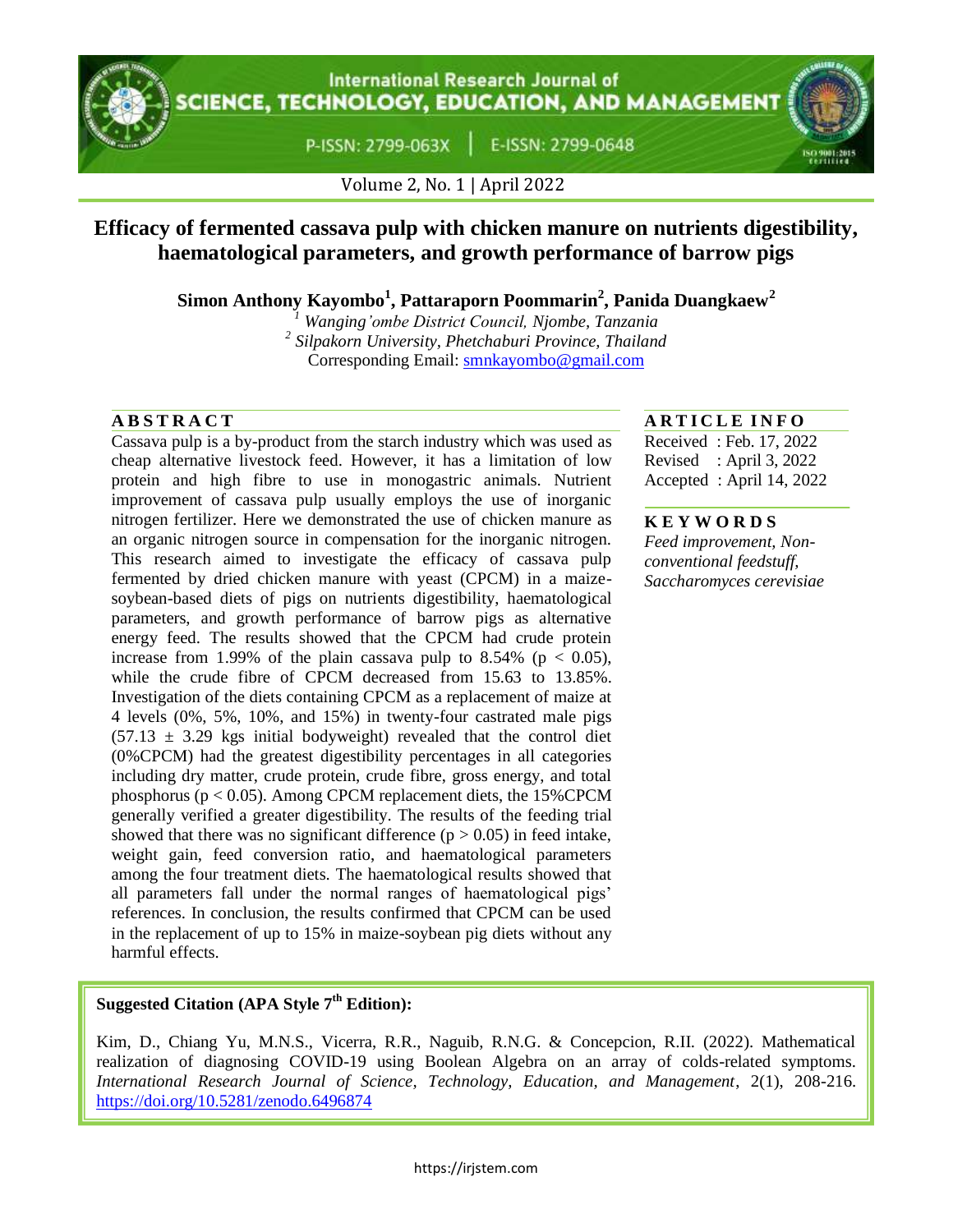#### **INTRODUCTION**

Pig production is one of the important economic activities which contribute income and food to the increasing population. One of the constraints of pig production especially in poor resource farmers is the high price and inaccessibility of feed in which the feed cost may be higher up to 70% (Manyelo et al., 2020). In addition, pigs compete for food with humans. Rice and maize are used widely as pig feed but they are also preferred for human consumption. Thus, they cannot be spared enough for feeding pigs (Muhanguzi et al., 2012). Therefore, it is important to find a diverse feedstuff that can be an alternative to conventional pig feeds.

Cassava pulp is a solid fibrous by-product from the cassava starch industry. It is a good choice to use as a raw material for animal feed because, it has low cost and accounts for up to 30% of the whole original cassava root depending on the efficiency of the factory (Ghimire et al., 2015). However, the nutritional compositions are the problem for using it as an animal feed ingredient. Compared to maize, cassava pulp is high in fiber content up to 26% but low in crude protein content which is less than 2% (Heuzé et al., 2016). The common way to improve cassava pulp nutrients is the fermentation in the presence of effective microorganisms such as yeast and the inorganic nitrogen fertilizers. Several research on cassava pulp fermentation has been performed (Sugiharto, 2019). For examples; the study of Fermentation of cassava pulp with yeast, urea and di-ammonium phosphate, increased the crude protein of cassava pulp from 9.5% to 18.4% (Sengxayalth, 2017). Also, the study of effects of cassava pulp fermented with *Aspergillus oryzae* as a feed ingredient substitution in laying hen diets, where by urea was used as nitrogen supplement in the fermentation. The results showed that the crude protein of cassava pulp increased from 1.98% to 13.3%, while crude fibre decreased from 13.6% to 10.7% (Okrathok et al., 2018). However, the use of inorganic nitrogen commercial fertilizers is not sustainable in rural areas, especially for resource-poor farmers. Chicken manure and poultry litter have been used as pig feed by some livestock keepers in different places (Flachowsky, 1997). Dried chicken manure has a nitrogen of 3.5% and high protein of 422 g/kg which exceeds all forages (Trevino et al., 2002). Its availability, inexpensive, and high nitrogen inspire to use it as an alternative to inorganic fertilizers in cassava pulp improvement.

Therefore, to explore the new procedure to improve cassava pulp without the use of inorganic fertilizer, an investigation of chicken manure as a replacement for inorganic fertilizer in the fermentation of cassava pulp is of interest. Cassava pulp fermented with chicken manure and yeast was produced and used in replacement for maize in a soybean-maize based diet in this study. The nutrients' digestibility, haematological parameters, and growth performance were determined to evaluate the effect of the improved cassava with chicken manure as a pig feed. The information gained from this study will help the farmers to depend on available cheap raw materials hence sustainability.

#### **Objectives**

The general objective of this study was to evaluate the efficacy of the improved cassava pulp by fermentation with chicken manure and yeast on nutrients digestibility, haematological parameters and growth performance of pigs. Specifically, it sought to answer the following:

- 1. Increase crude protein and decrease crude fibre content of a cassava pulp.
- 2. Examine the level of digestibility of the improved cassava pulp in barrow pigs.
- 3. Assess the impact of the improved cassava pulp on haematological parameters in barrow pigs.
- 4. Assess the growth performance of the barrow pigs fed with the improved cassava pulp.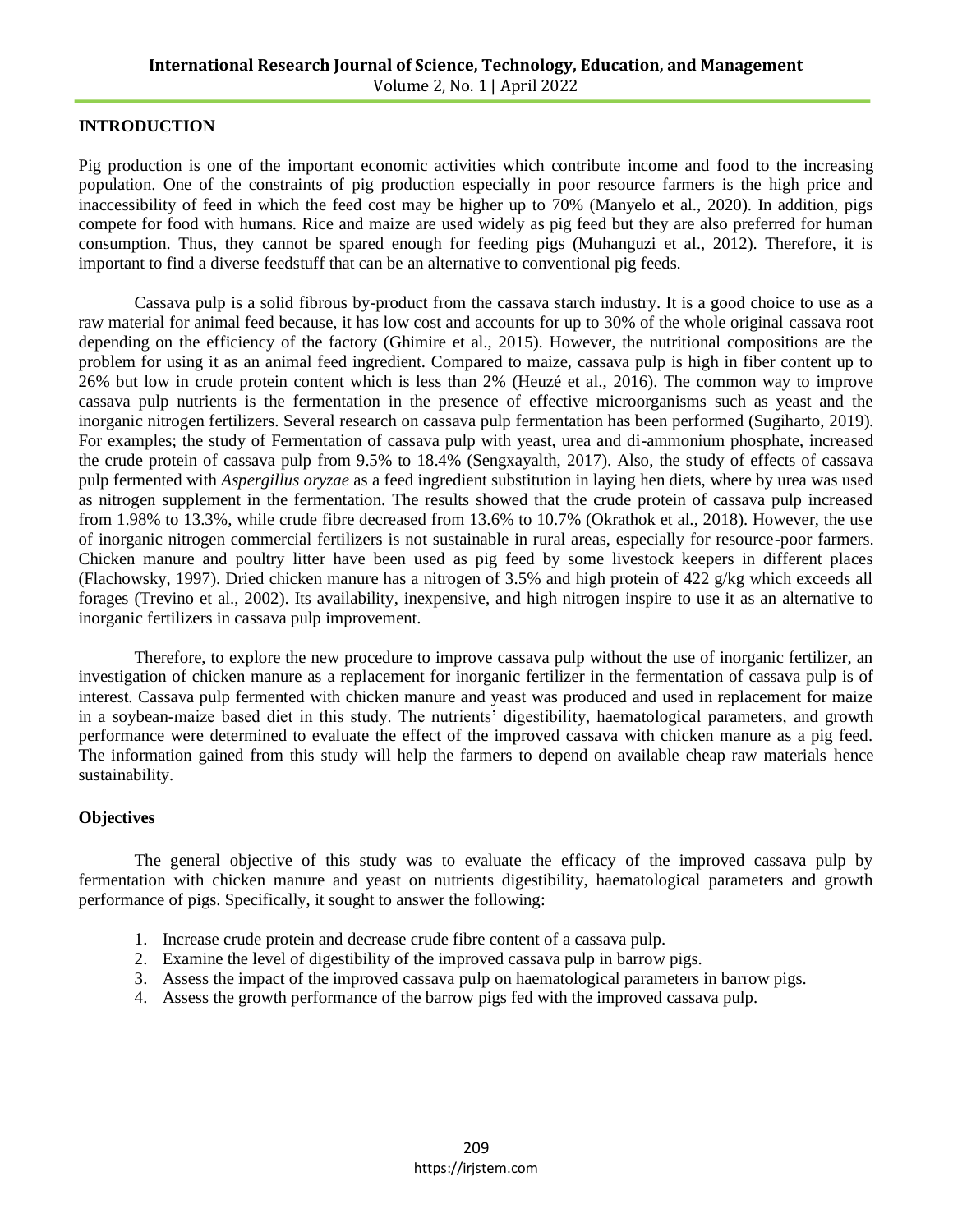#### **METHODS**

#### **Location, material collection, and preparation**

This experiment was conducted at Silpakorn university farm, Phetchaburi IT campus, Thailand from March to June 2021. Chicken manure was collected from layer pens at university farm, removed trashes, and dried in a hot air oven at 60 °C for 3 days, then milled by using an electric flour mill machine. The ingredients for experimental diets were purchased from the EK animal feed store, Tha-yang district, Phetchaburi province, Thailand. Yeast bought at nearby campus store. Pigs were purchased from SC farm, Cha-am District, Phetchaburi province, Thailand.

#### **Experimental design**

A total of 24 castrated cross breed (large white  $\times$ landrace)  $\times$  duroc jersey) male pigs average 57.13  $\pm$  3.29 kg body weight was arranged in Randomized Complete Block Designed (RCBD) by using different initial weights as blocks. There were 4 treatment diets with 6 block replications.

#### **Animal care and management**

Before the experimental period, all pigs were adjusted by a feeding control diet for 5 days. On day one, each pig was weighted using a digital electronic weighing scale for initial weight and allotment into 4 treatments with 6 replications. Each pig was separated into a  $1.00\times1.20$  metres pen and equipped with a feeder and water nipple. The animals were fed the experimental diets ad libitum, the ration added 2 times, morning 8.00 A.M. and evening 5.00 P.M for 28 days. On day-21st, all pigs were started to feed with 0.20% of chromic oxide (Cr2O3) as a digestibility indicator for 7 days. Approximately 200 grams of fresh clean samples of feces were collected from each pig morning and evening for five days and preserved in the refrigerator until analysis. On day-28th, approximately 5 milliliters of blood samples were randomly collected from 3 pigs in each treatment by 18-gauge needle size at jugular vein for haematological parameter analysis. Finally, all 24 pigs were measured for their final body weight.

#### **Fermentation of cassava pulp**

Cassava pulp fermentation was prepared by a method of Nukraew et al., (2019) with modification. Eightyfour kilograms of cassava pulp (70%) were thoroughly mixed with 34.8 kg of dried milled chicken manure (29%). Yeast *Saccharomyces cerevisiae* (1.2 kg as 1% of total weight) was thoroughly mixed with 4.8 kg of molasses (4% of total weight) plus 36 litres of water (30% of total weight) using a blender and paused for 30 minutes. Then all ingredients were thoroughly mixed together again by using spade on a polythene sheet. Finally, the feed was anaerobically packed tightly in plastic containers inside lined with polythene bags, then left to ferment for 20 days. After 20 days the containers were opened and the yeast fermented cassava pulp with chicken manure (CPCM) was dried under the sunlight for 2 days. Lastly, the CPCM samples were taken from each container for determination of pH, gross energy, and chemical composition by proximate chemical analysis (AOAC, 1990). The remaining were used for experimental diet formulations.

#### **Experimental diets**

The experimental diets were formulated using a maize-soybean based diet with CPCM inclusion levels of 0%, 5%, 10%, and 15% in replacement of maize (Table 1). The diet's formulation was based on National Research Council (1998) recommendation of growing pigs (BW 50-80 kg).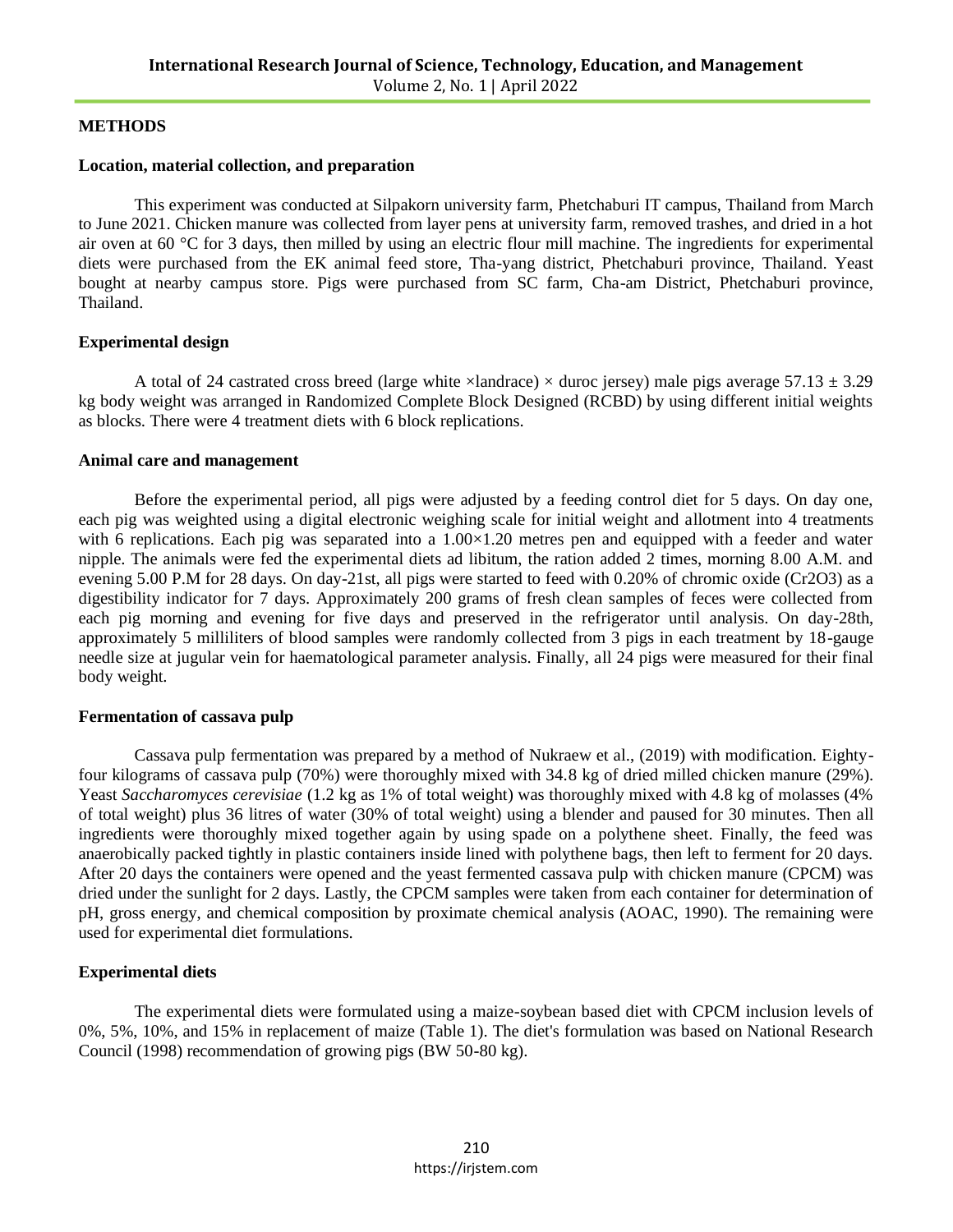| Ingredient                                          | Treatment diets |        |         |          |  |  |
|-----------------------------------------------------|-----------------|--------|---------|----------|--|--|
|                                                     | 0%CPCM          | 5%CPCM | 10%CPCM | 15% CPCM |  |  |
| Maize/corn                                          | 66.55           | 61.08  | 55.58   | 50.10    |  |  |
| SBM, 44% CP                                         | 21.30           | 21.36  | 21.44   | 21.52    |  |  |
| <b>CPCM</b>                                         | 0.00            | 5.00   | 10.00   | 15.00    |  |  |
| Rice bran                                           | 10.00           | 10.00  | 10.00   | 10.00    |  |  |
| Palm Oil                                            | 0.19            | 0.62   | 1.05    | 1.45     |  |  |
| L-Lysine, 98%                                       | 0.02            | 0.03   | 0.03    | 0.03     |  |  |
| MCP, 21% P                                          | 0.27            | 0.31   | 0.35    | 0.41     |  |  |
| Limestone                                           | 1.00            | 0.93   | 0.88    | 0.82     |  |  |
| Choline Chloride, 2%                                | 0.02            | 0.02   | 0.02    | 0.02     |  |  |
| Vitamin-Mineral Premix                              | 0.25            | 0.25   | 0.25    | 0.25     |  |  |
| Salt                                                | 0.40            | 0.40   | 0.40    | 0.40     |  |  |
| Total                                               | 100.00          | 100.00 | 100.00  | 100.00   |  |  |
| Calculated nutrient composition (% of as fed basis) |                 |        |         |          |  |  |
| Dry matter, %                                       | 88.02           | 87.73  | 87.43   | 87.16    |  |  |
| Metabolizable energy, kcal/kg                       | 3,270           | 3,271  | 3,271   | 3,270    |  |  |
| Crude protein, %                                    | 15.50           | 15.50  | 15.51   | 15.51    |  |  |
| Crude fibre, %                                      | 4.15            | 4.52   | 4.88    | 5.25     |  |  |
| Ether extract, %                                    | 2.17            | 2.50   | 2.81    | 3.37     |  |  |
| Calcium, %                                          | 0.51            | 0.51   | 0.51    | 0.51     |  |  |
| Total phosphorus, %                                 | 0.45            | 0.45   | 0.45    | 0.45     |  |  |
| Available phosphorus, %                             | 0.22            | 0.23   | 0.23    | 0.24     |  |  |
| Lysine, %                                           | 0.75            | 0.75   | 0.75    | 0.75     |  |  |
| Methionine, %                                       | 0.25            | 0.24   | 0.24    | 0.23     |  |  |

*Table 1: Ingredients in the four experimental diets*

#### **Statistical analysis**

The data were analyzed by using one-way ANOVA. Treatment means were statistically compared by Duncan's New Multiple Range Test (DMRT) using the R program, at *p* < 0.05.

#### **RESULTS**

Chemical compositions of cassava pulp and chicken manure were analyzed before use in fermentation. Cassava pulp showed higher crude fiber, and gross energy, but lower in crude protein and pH compared to chicken manure (Table 2). The mixture of cassava pulp, yeast, and chicken manure with molasses was fermented for 20 days (CPCM). The chemical compositions of the CPCM were significantly changed after fermentation. The crude protein was slightly increased by 1.03%, while dry matter, crude fiber, gross energy, and pH were decreased by 1.19%, 0.72%, 34.4 kcal/kg, and 1.06, respectively (Table 3). CPCM was included in the formulation of experimental diets at 4 levels and the chemical composition of each formula was shown in table 4.

| ers | Cassava pulp                                                         | <b>Chicken manure</b> |  |
|-----|----------------------------------------------------------------------|-----------------------|--|
|     | and chicken manure (as fed basis)                                    |                       |  |
|     | Table 2. Crude protein, crude fibre and gross energy of cassava pulp |                       |  |

| <b>Parameters</b>      | Cassava pulp          | Chicken manure       |  |
|------------------------|-----------------------|----------------------|--|
| Dry matter $(\%)$      | $87.03 \pm 0.25$      | $95.45 \pm 0.08$     |  |
| Crude protein $(\% )$  | $1.99 \pm 0.19$       | $17.90 \pm 021.$     |  |
| Crude fibre $(\% )$    | $15.63 \pm 0.73$      | $13.78 \pm 0.77$     |  |
| Gross energy (kcal/kg) | $3,456.667 \pm 50.38$ | $2,913.10 \pm 14.06$ |  |
| pH value               | $4.67 \pm 0.11$       | $7.62 \pm 0.06$      |  |

Note :*Data are expressed as mean ± standard deviation (n = 3).*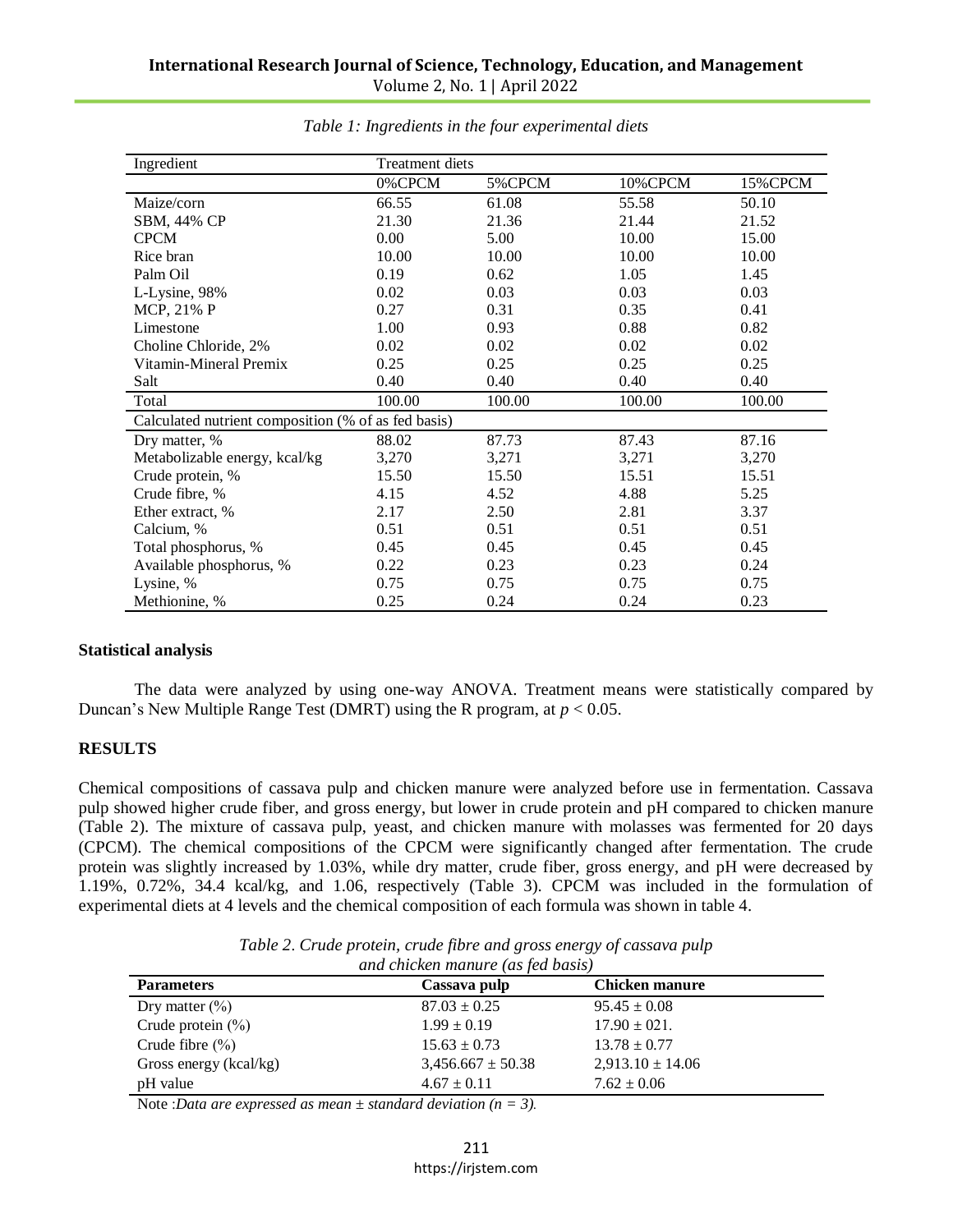| <b>Nutrients</b>       | Fermentation days              |                              | $%$ CV | $p$ value      |
|------------------------|--------------------------------|------------------------------|--------|----------------|
|                        | $\theta$                       | 20                           |        |                |
| Dry matter $(\%)$      | $67.31 \pm 0.54$ <sup>a</sup>  | $66.12 \pm 0.36^{\circ}$     | 0.69   | ${}_{< 0.001}$ |
| Crude protein $(\%)$   | $7.51 \pm 0.26^b$              | $8.54 \pm 0.22$ <sup>a</sup> | 3.36   | < 0.05         |
| Crude fibre $(\% )$    | $14.57 \pm 0.24^{\circ}$       | $13.85 \pm 0.11^a$           | 4.20   | < 0.001        |
| Gross energy (kcal/kg) | $3154.93 \pm 17.53^{\text{a}}$ | $3120.53 \pm 15.37^b$        | 0.54   | < 0.001        |
| Total ash $(\%)$       | $14.80 \pm 0.37^{\text{a}}$    | $13.99 \pm 0.38^b$           | 3.30   | < 0.001        |
| pH value               | $7.50 \pm 0.03^{\circ}$        | $6.44 \pm 0.08^b$            | 0.88   | < 0.001        |

*Table 3. The chemical composition of cassava pulp mixed with chicken manure and yeast (CPCM) before and after fermentation.*

Note :*Results are in dry matter basis and are expressed as mean*  $\pm$  *standard deviation* (n =3). The different *superscript letters within rows are statistically different by DMRT Test (* $p \ge 0.05$ *)* 

| Item                  | Treatment diet |         |         |          |  |
|-----------------------|----------------|---------|---------|----------|--|
|                       | 0%CPCM         | 5%CPCM  | 10%CPCM | 15% CPCM |  |
| Dry matter, %         | 88.70          | 89.20   | 89.67   | 90.00    |  |
| Gross energy, kcal/kg | 3821.37        | 3830.03 | 3763.33 | 3752.07  |  |
| Crude protein, %      | 14.81          | 14.44   | 14.00   | 15.54    |  |
| Crude fibre, %        | 2.54           | 3.17    | 3.60    | 4.13     |  |
| Ether extract, %      | 1.98           | 2.05    | 2.45    | 3.13     |  |
| Total Ash, %          | 4.08           | 4.49    | 4.93    | 5.86     |  |
| <b>Total Calcium</b>  | 0.92           | 1.14    | 1.35    | 1.64     |  |
| Total Phosphorus, %   | 0.55           | 0.70    | 0.61    | 0.70     |  |
| Chromic oxide, %      | 0.11           | 0.13    | 0.14    | 0.11     |  |

Barrow pigs were fed with experimental diets with different levels of CPCM for 28 days. The nutrient's digestibility was evaluated using the chromic oxide marker method at the last week of treatment. The percentage of nutrient digestibility showed a significant difference among the treatment group ( $p < 0.05$ ) (Table 5). The control diet without CPCM had the highest nutrient digestibility. The inclusion of CPCM reduced nutrient digestibility of dry matter, crude protein, crude fiber, and gross energy, except the total phosphorus which showed significantly lowest digestibility in 10%CPCM. In general, the 15%CPCM was the second-best in nutrient digestibility followed by 5% CPCM diets and the 10%CPCM was the least.

*Table 5. Nutrient's digestibility of barrow pigs fed with 0%, 5%, 10%, and 15% of CPCM diets*

| Nutrient            | Treatment diet              |                           |                               |                          | $\%$           |         |
|---------------------|-----------------------------|---------------------------|-------------------------------|--------------------------|----------------|---------|
|                     | 0% CPCM                     | <b>5% CPCM</b>            | 10% CPCM                      | <b>15% CPCM</b>          | CV <sub></sub> | value   |
| Dry matter, %       | $83.74 \pm 0.16^a$          | $79.79 \pm 0.10^{\circ}$  | $74.12 \pm 0.09^{\rm d}$      | $80.62 \pm 0.06^b$       | 0.13           | < 0.001 |
| Crude protein, %    | $83.17 \pm 0.65^{\text{a}}$ | $79.02 \pm 1.29^b$        | $72.51 \pm 0.97^{\circ}$      | $78.13 \pm 0.89^b$       | 1.25           | < 0.001 |
| Crude fibre, %      | $29.99 \pm 8.72^{\text{a}}$ | $21.69 \pm 6.76^{\rm bc}$ | $20.44 \pm 0.34$ <sup>c</sup> | $28.56 \pm 2.65^{ab}$    | 22.25          | 0.02    |
| Gross energy, %     | $84.16 \pm 0.11^{\circ}$    | $80.66 \pm 0.23^{\circ}$  | $74.86 \pm 0.34$ <sup>d</sup> | $81.72 \pm 0.15^{\circ}$ | 0.28           | < 0.001 |
| Total Phosphorus, % | $73.01 \pm 1.52^{\text{a}}$ | $72.98 \pm 5.99^{\circ}$  | $60.47 \pm 2.33^b$            | $75.34 \pm 1.89^{\circ}$ | 4.88           | < 0.001 |

Note: *Results are expressed as mean ± standard deviation (n = 6). The different superscript letters within rows of mean are statistically different by DMRT Test (* $p \le 0.05$ *)* 

The haematological test of complete blood count (CBC) of barrow pigs was determined at the terminal date to investigate the influence of experimental diets on the pig health status. The results showed that all parameters in all four experimental diets were not significantly different ( $p > 0.05$ ) (Table 6). However, there was a slightly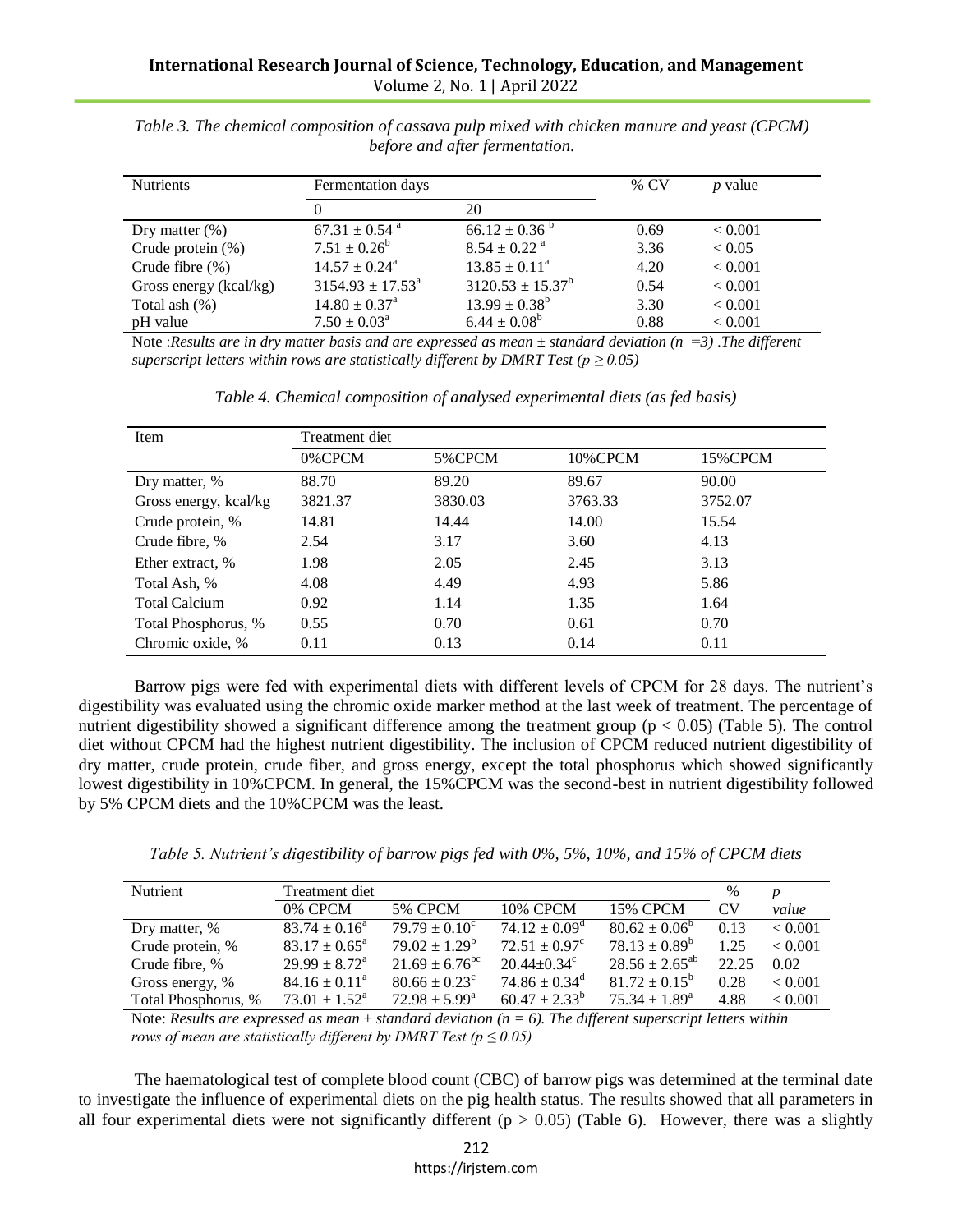higher haematocrit (PCV) in animals fed diet with 10%CPCM and lymphocytes in animals fed 5%CPCM. In addition, an increasing trend of monocytes can be seen in 10%CPCM and 15%CPCM.

| Parameter           | Treatment          |                     |                    |                    | % CV   | p value |
|---------------------|--------------------|---------------------|--------------------|--------------------|--------|---------|
|                     | 0% CPCM            | 5% CPCM             | <b>10% CPCM</b>    | <b>15% CPCM</b>    |        |         |
| Hemoglobin $(g/dl)$ | $12.97 \pm 0.31$   | $13.23 \pm 0.57$    | $13.25 \pm 0.78$   | $12.90 \pm 0.1$    | 3.49   | 0.74    |
| Hematocrit (%)      | $42.30 \pm 0.89$   | $44.27 \pm 1.28$    | $51.30 \pm 8.49$   | $43.27 \pm 0.23$   | 7.41   | 0.21    |
| $RBC$ (M/uL)        | $7.20 \pm 0.35$    | $7.08 \pm 0.42$     | $7.07 \pm 0.12$    | $7.12 \pm 0.25$    | 4.53   | 0.96    |
| MCV(fL)             | $58.87 \pm 3.96$   | $62.63 \pm 2.15$    | $61.10 \pm 5.37$   | $61.10 \pm 5.37$   | 5.42   | 0.60    |
| $MCH$ (pg)          | $18.03 \pm 1.00$   | $18.70 \pm 0.70$    | $18.80 \pm 1.42$   | $18.13 \pm 0.56$   | 4.86   | 0.69    |
| MCHC (g/dL)         | $30.70 \pm 0.95$   | $29.87 \pm 1.16$    | $30.75 \pm 0.35$   | $29.80 \pm 0.10$   | 2.7    | 0.42    |
| Platelet $(K/uL)$   | $228.33 \pm 52.05$ | $156.67 \pm 117.20$ | $248.00 \pm 46.67$ | $237.67 \pm 61.44$ | 36.31  | 0.54    |
| WBC(K/uL)           | $17.83 \pm 0.61$   | $14.93 \pm 3.024$   | $17.05 \pm 0.21$   | $17.20 \pm 1.40$   | 10.84  | 0.31    |
| Neutrophil (%)      | $45.00 \pm 3.00$   | $33.00 \pm 6.08$    | $39.00 \pm 4.24$   | $30.67 \pm 17.6$   | 27.82  | 0.39    |
| Lymphocyte $(\% )$  | $49.67 \pm 3.06$   | $64.00 \pm 7.00$    | $55.00 \pm 8.49$   | $53.33 \pm 7.09$   | 11.57  | 0.13    |
| Monocyte $(\%)$     | $1.67 \pm 0.58$    | $1.00 \pm 0.00$     | $4.00 \pm 4.24$    | $13.33 \pm 19.63$  | 208.59 | 0.50    |
| Eosinophil (%)      | $3.67 \pm 0.58$    | $1.67 \pm 0.58$     | $2.00 \pm 0.00$    | $2.67 \pm 2.89$    | 63.00  | 0.50    |
|                     |                    |                     |                    |                    |        |         |

*Table 6. Haematological test results of pigs fed with 0%, 5%, 10%, and 15% of CPCM diets*

Note: *Results are expressed as mean ± standard deviation (n = 3).*

After 28 days of treatment, the growth performance parameters were evaluated. As shown in table 7, the results revealed that there were no statistically significant differences among groups of diets ( $p \le 0.05$ ). However, the animals fed with the control diet (0%CPCM) had a slightly higher mean body weight gain of 25.8 kg. The control diet and 15%CPCM had a better feed conversion ratio of 2.84 and 2.86, respectively. Also, a diet containing 15% CPCM had a low feed intake compared to other diets.

Table 7. Growth performance of pigs fed with 0%, 5%, 10%, and 15% of CPCM diets

| Item                                         | Treatment diet    |                  |                   |                   | %         | p     |
|----------------------------------------------|-------------------|------------------|-------------------|-------------------|-----------|-------|
|                                              | 0% CPCM           | 5% CPCM          | <b>10% CPCM</b>   | <b>15% CPCM</b>   | <b>CV</b> | value |
| Feed intake per<br>animal $(kg)$             | $73.34 \pm 9.06$  | $73.50 \pm 8.19$ | $73.59 \pm 9.67$  | $67.56 \pm 13.49$ | 10.01     | 0.61  |
| Body weight gained<br>(kg)                   | $25.80 \pm 2.73$  | $22.96 \pm 1.94$ | $22.48 \pm 4.66$  | $23.61 \pm 4.97$  | 15.88     | 0.32  |
| Average daily weight<br>gain (ADG), gram/day | $921.43 \pm 0.10$ | $820 \pm 0.07$   | $802.86 \pm 0.17$ | $843.21 \pm 0.18$ | 15.81     | 0.33  |
| Feed conversion ratio<br>(FCR)               | $2.84 \pm 0.48$   | $3.20 \pm 0.53$  | $3.27 \pm 0.76$   | $2.86 \pm 0.97$   | 22.62     | 0.52  |
| Feed cost per 1 kg<br>(BHT)                  | 11.89             | 11.78            | 11.67             | 11.55             |           |       |
| Meat cost /kg gained<br>(THB)                | 33.77             | 37.70            | 38.16             | 33.03             |           |       |

Note: *Results are expressed as mean ± standard deviation (n = 6), The different superscript letters within rows of mean are statistically different by DMRT Test (* $p \le 0.05$ *). The feed conversion ratio was calculated as feed intake divided by body weight gain. Body weight gain was calculated as final body weight minus initial body weight. Feed cost per 1 kg meat gained calculated as FCR times feed cost of 1 kg. Feed intake obtained by summation of feed fed to each experimental animals in 28 days. Meat cost per 1kg gained calculated by multiplying FCR and feed cost per 1 kg.*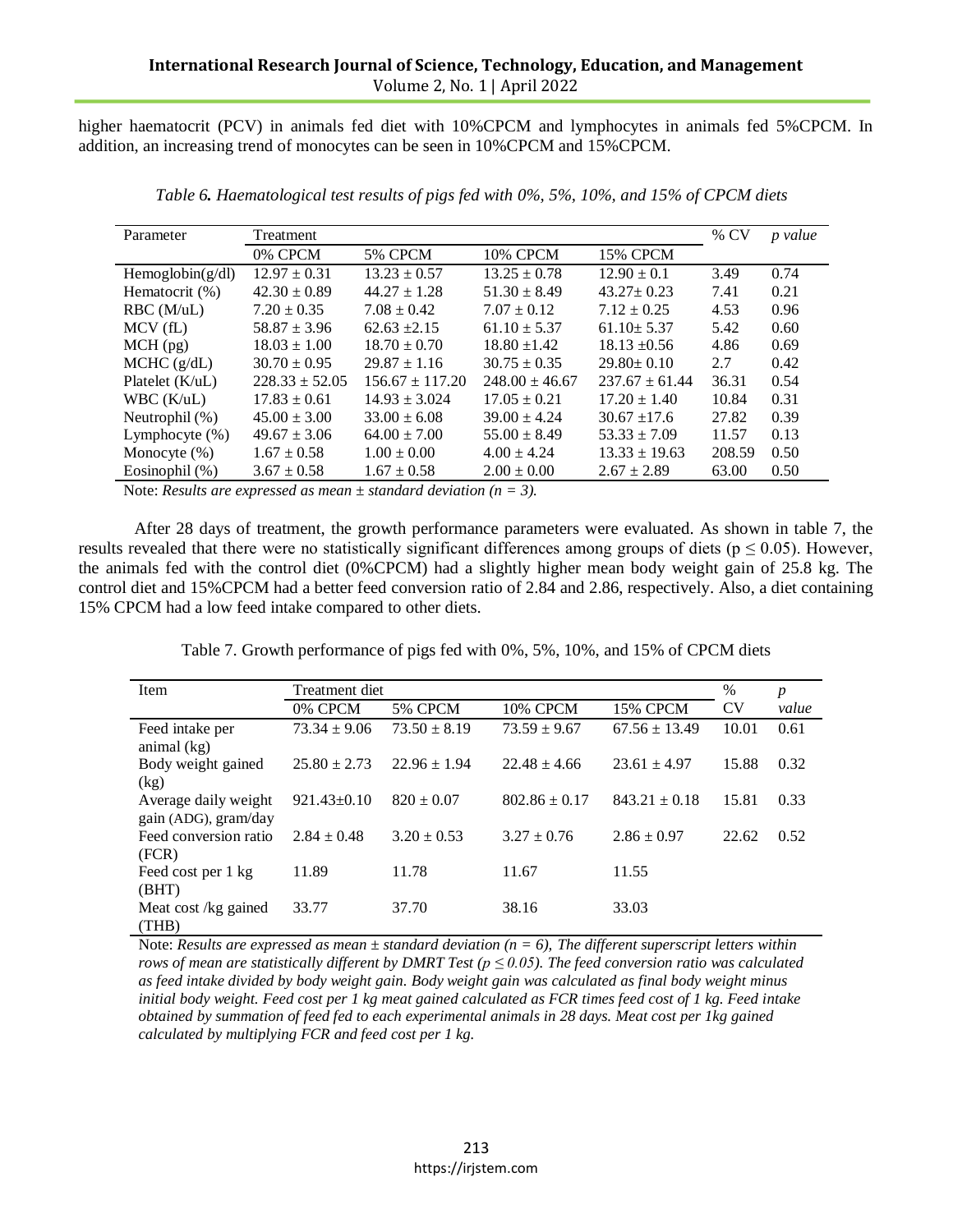#### **DISCUSSION**

Cassava pulp can be one alternative choice to lower the feed costs, but the low protein and high fibre content limit its uses. The improvement of cassava pulp nutritive value could promote its uses especially in monogastric animals. Nitrogen inorganic fertilizers have been verified to improve crude protein content of cassava pulp when fermented with beneficial microorganisms, (Sugiharto, 2019). Alternatively, in order to reduce the use of inorganic fertilizers and promote the use of organic by-products, the present study attempted to investigate the use of chicken manure as an organic nitrogen source in the fermentation of cassava pulp.

Analysis of chemical compositions of cassava pulp used in this study showed that crude protein and crude fiber levels were comparable to those reported by Heuzé et al., (2016). The crude protein, crude fiber, and pH of chicken manure are also related to previous reports (Flachowsky, 1997; Lanyasunya et al., 2006). The crude protein of cassava pulp increased from 1.99 to 7.51% after being mixed with chicken manure and yeast, then to 8.54% after fermentation. The final crude protein in this study related to 7.91%, as reported by (Iyayi & Losel, 2001), who fermented cassava pulp with one percent of *S. cerevisiae* and peptone for 21 days. The ability of yeast to utilize the supplemented organic and inorganic nitrogen was reported previously (Jiranek et al., 1995; Kayombo et al., 2021; Magasanik & Kaiser, 2002). However, the improved crude protein level at 1.03% in this work was low compared to 8.9%, as reported in (Sengxayalth & Preston, 2017), which use 4.05% urea, 1% diammonium phosphate, and 2.02% yeast. The low increment of crude protein may be due to the low initial nitrogen supplementation and yeast inoculation. Also, the low increase of crude protein content of this work may be caused by higher pH from chicken manure which interferes with optimal conditions of pH 5 for *S. cerevisiae* yeast (AL-Sa'ady, 2014). Dry matter, crude fiber, and gross energy decreased after 20 days of fermentation, which may be caused by the conversion of cassava pulp carbohydrate to protein (Kasprowicz-Potocka et al., 2016). However, the nutritional status of CPCM revealed in this work is lower compared to maize which has an average dry matter of 86.30%, crude protein 9.4%, crude fibre 2.5%, and gross energy of 4,469.41 kcal/kg (Heuze et al., 2017).

The CPCM was formulated in the maize-soybean based diet in replacement to maize from 0% to 15% and was fed the barrow pig for 28 days. Determination of nutrient's digestibility showed that there was significant different between the control diet and the CPCM diets. The lower crude fiber in control diet compare to CPCM diets may influence to the digestibility percentage (Banerjee, 2018). The results of digestibility of 78.13% crude protein, 80.62% dry matter, 81.72% gross energy, and 28.56% crude fibre in present work, is lower compared to 84.9 % crude protein, 86.1% dry matter, 86.3% gross energy and 67.9 % crude fibre as stated in (Huu & Khammeng, 2014) who included 12% of the fermented cassava pulp diet on 15 weaned male pigs. However, the crude protein digestibility reported herein was greater when compared to 60.67 % reported by (Araújo et al., 2016) who used 25% of fermented cassava pulp on18 castrated pigs. The difference may be caused by the level of fermented cassava pulp in the diets and pigs used.

The haematological test was conducted to verify the influence of the CPCM diets that included chicken manure on the pig health. The results of all haematological parameters from the pigs fed with CPCM diets were not different ( $p > 0.05$ ) compared to control diet treatment. Also, all parameters fall within ranges of haematological studies of pigs as reported by (Etim et al., 2014) and within the range of pig haematological references by Weiss & Wardrop (2011). This meant that the diets did not show any opposing effect during experimental periods. However, there were slightly above normal range of haematocrit (PCV). The increase of haematocrit together with red blood cell may be an indicator of efficient in blood making (erythropoiesis) in the experimented animals (Togun et al., 2007). Also, the lymphocytes count in animals fed with 5% CPCM (64 %) was slightly above normal range of 39 - 62%. The increase in neutrophil: lymphocytes ratio may be indicator of stress (Minka & Ayo, 2007); however, the higher lymphocytes lower the ratio thus may indicate less stress in the pigs. Growth performance of CPCM treated pigs were not significant different from those with control diet ( $p > 0.05$ ). These results demonstrated that CPCM can replace the maize up to 15% without any adverse effect on growth performance. This result was supported by previous reports which suggested that different inclusion levels of fermented cassava pulp between 12 to 28% has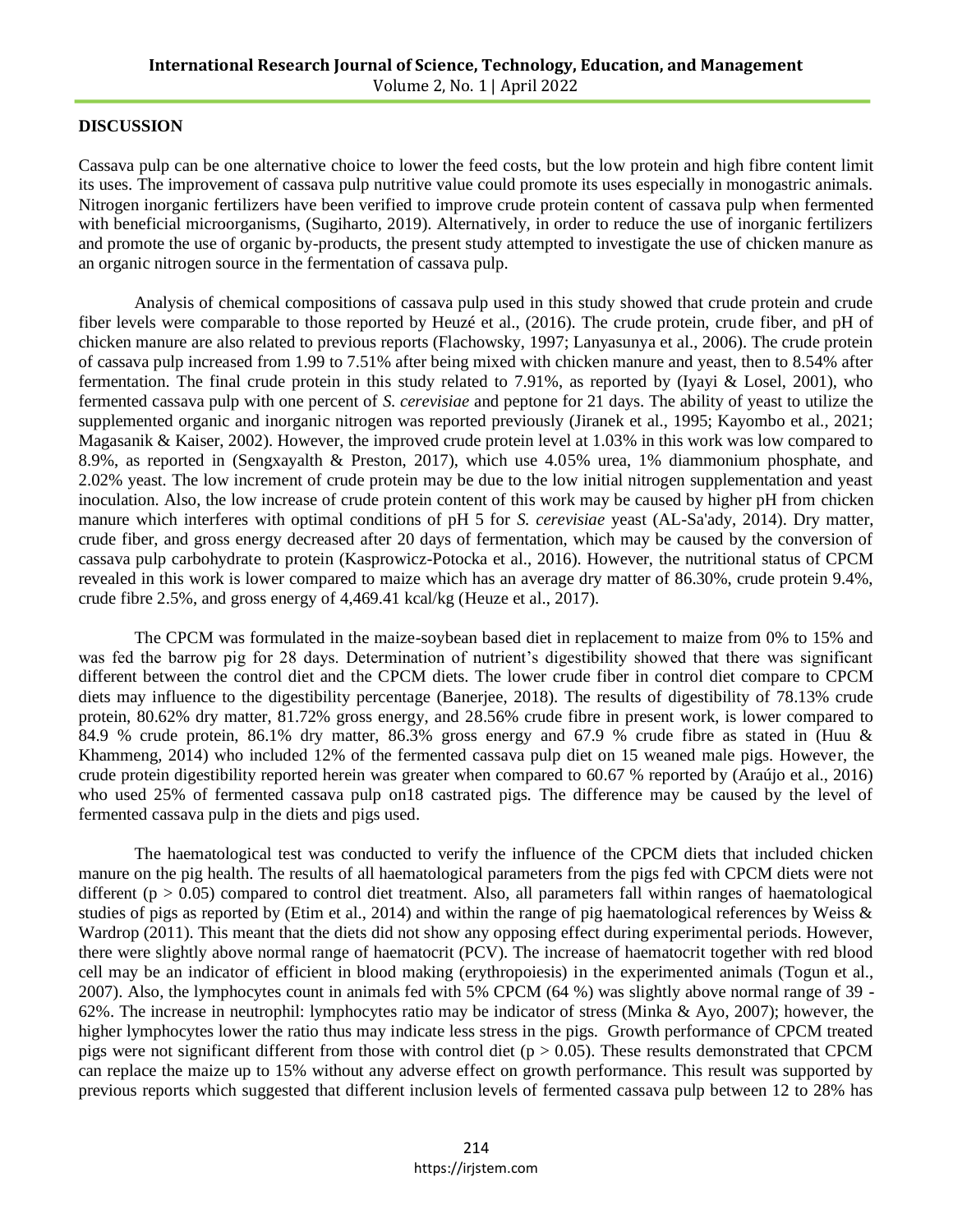no harmful effect on growth performance (Hu et al., 2008; Huu & Khammeng, 2014; Sengxayalth & Preston, 2017).

### **CONCLUSION AND RECOMMNEDATION**

Based on this research cassava pulp crude protein can be increased by fermentation with chicken manure and yeast for twenty days. The improved cassava pulp with chicken manure and yeast can be used as alternative protein improved energy ingredient up to15% without any harmful effect on nutrient digestibility, haematological parameters and growth performance of barrow pigs. We recommend that the higher percentage replacement of this improved feed (cassava pulp fermented with chicken manure and yeast) should be investigated to reveal the ideal replacement. Also, the nutraceutical effect should be studied due to the presence of yeast and fibre which can act as probiotic and prebiotic respectively.

#### **LIMITATIONS OF THE STUDY**

The hydrocyanic acid (HCN) as an anti-nutritional factor in cassava was not analysed in this research, because the process of crushing the cassava into pulp in starch industries, fermentation, and drying, all are methods of reducing HCN. Thus, we are sure the CPCM had very low HCN, less than 10 mg/kg as recommended by FAO and WHO, due to the combined processing methods.

#### **ACKNOWLEDGEMENT**

This research financed by Thailand International Cooperation Agency (TICA), and technically facilitated by Faculty of Animal Science and Agricultural Technology (ASAT) Silpakorn University. Special thanks to these institutions and all others who makes this research work a success.

#### **REFERENCES**

- Alemneh, T. & Getabalew, M. (2019). Factors influencing the growth and development of meat animals. International Journal of Animal Science, 3(3), 1048-1053.
- AL-Sa'ady, A.J.R. (2014). Optimization of invertase production from Saccharomyces cerevisiae by solid state fermentation. Curr Res Microbiol Biotechnol, 2, 373-377. [https://portal.arid.my/Publications/9d22bd0f-](https://portal.arid.my/Publications/9d22bd0f-75dd-47.pdf)[75dd-47.pdf](https://portal.arid.my/Publications/9d22bd0f-75dd-47.pdf)
- AOAC (1990). Association of official analytical Chemists 1990 Official methods of analysis. 15th ed. AOAC, Washington, D.C
- Araújo, D.D., Amorim, A.B., Saleh, M.A., Curcelli, F., Perdigón, P.L., Bicudo, S.J. & Berto, D.A. (2016). Nutritional evaluation of integral cassava root silages for growing pigs. Animal Nutrition, 2(3), 149-153.
- Aro, S.O. & Akinmoegun, M.B. (2012). Haematology and red blood cell osmotic stability of pigs fed graded levels of fermented cassava peel based diets. In Proceedings of 17th Annual Conference of Animal Science Association of Nigeria (pp. 152-153).
- Etim, N.N., Offiong, E.E., Williams, M.E. & Asuquo, L.E. (2014). Influence of nutrition on blood parameters of pigs. American Journal of Life Sciences 2, 46-52.
- Flachowsky, G. (1997). Animal excreta as feedstuff for ruminants-A review. Journal of Applied Animal Research, 12(1), 1-40.
- Ghimire, A., Sen, R. & Annachhatre, A.P. (2015). Biosolid management options in cassava starch industries of Thailand: present practice and future possibilities. Procedia Chemistry, 14, 66-75. <https://www.tandfonline.com/doi/abs/10.1080/09712119.1997.9706185>
- Heuzé, V., Tran, G., and Lebas, F. (2017) Maize grain. Feedipedia, a programme by INRAE, CIRAD, AFZ and FAO.<https://www.feedipedia.org/node/556>